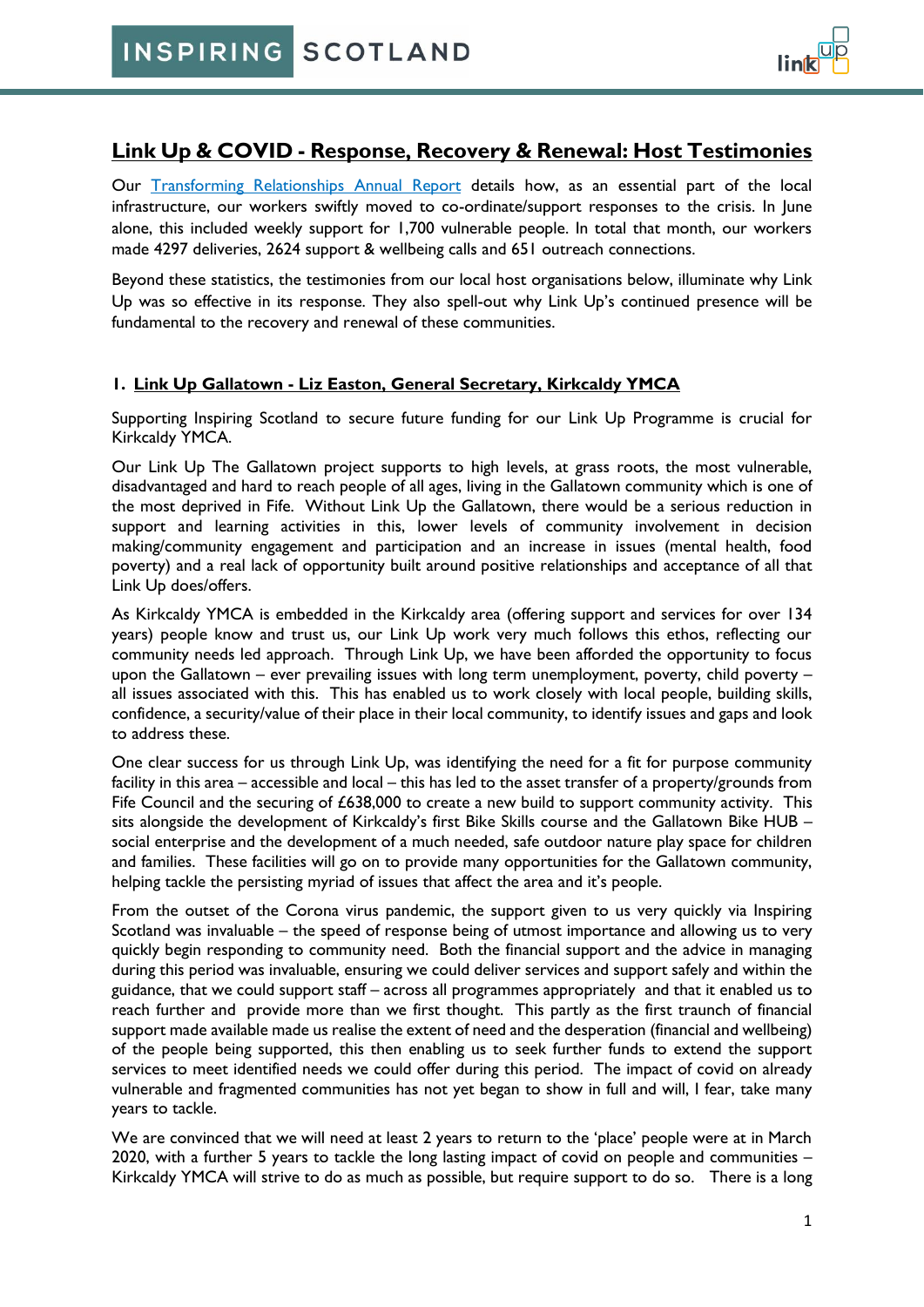and difficult journey ahead of us, with a range of complicated and complex issues that will require support, if we are to have any hope of supporting people to maximise their potential and inclusion in a positive and health community. It would be massively detrimental to our work and abilities to lose Link Up – a programme specifically designed to focus upon the people (as the assets) within a very much marginalised and at risk community.

Given the financial demands locally, we would struggle, find it practically impossible to have the level of investment afforded to Inspiring Scotland for Link Up available locally. It is critical and crucial that the Link Up programme be retained, needed now more than ever to support long-term recovery in these unprecedented times.

### **2. Link Up Saltcoats – Barbara Hastings, CEO, The Ayrshire Community Trust**

Link Up is a key driver in North Ayrshire for achieving the aspirations of local communities, staff make it look very easy but the specific skills they have enable people to believe in themselves, this initial confidence then grows into people being able to do things for themselves, a true asset based approach.

Link Up needs to be a long term approach, staff are based in communities where deprivation has been the focus for decades rather than focussing on the resilience and capability people really have. Relationships are key so staff have time to create strong meaningful relationships where people feel safe to express their fears but also take the first step to local democracy.

Throughout Lock Down staff continued to engage with the community by using innovative approaches. During this time, it became evident how important the connection and communication was for people not only to staff but with each other and Link UP staff enabled that to continue. In addition, local people reacted to their local needs as they had the confidence to do so.

TACT was approached to act as host, possibly because we believe if people are given the right support they have the capability to improve their lives and that of their local community but we recognise this takes time. Taking an enabling approach rather than creating dependency takes time, takes resources, and need patience but the end result is priceless.

If national decision makers really want community wealth to flourish the continuation of funding for Link UP projects is vital. As a host we will work with Link UP to secure its future in order for the most vulnerable communities to experience positive interventions based on their needs and desires.

### **3. Link Up Gorbals – Joe McConnell, Charity Manager, Crossroads Youth & Community Association**

Crossroads has been working collaboratively with Inspiring Scotland for nine years delivering the Link Up programme in Gorbals. It is a working relationship unlike any other we have and is a model for grant provision we regard highly and have benefitted much from. The relationship between our organisations prefigures that which we seek with our communities, one based on shared respect, affiliation, and sense of control and influence. The model ensures Inspiring Scotland is present and alongside us in the delivery of Link Up. This means they understand the landscape and challenges of the work in practice and those faced by communities at grassroots level; more than any other funder, they are agile in response and relevant in their support when called for.

The true worth of Inspiring Scotland's sensitive approach was demonstrated during the coronavirus crisis. They were the first amongst our broad network to react and provide clear and appropriate strategy and leadership, presenting a value-based community action response guidance paper as early as March  $16$ <sup>th</sup>. They also enabled access to crucial crisis funding quickly and efficiently and was our main source for accurate and accessible guidance and information; filtering concisely the mass of covid-19 information coming out across spring and summer.

Swift strategic leadership at local level, certainly in our areas of operation in Gorbals and Govanhill, did not happen at all well in the crucial early phase of the crisis. By their own initiative local operatives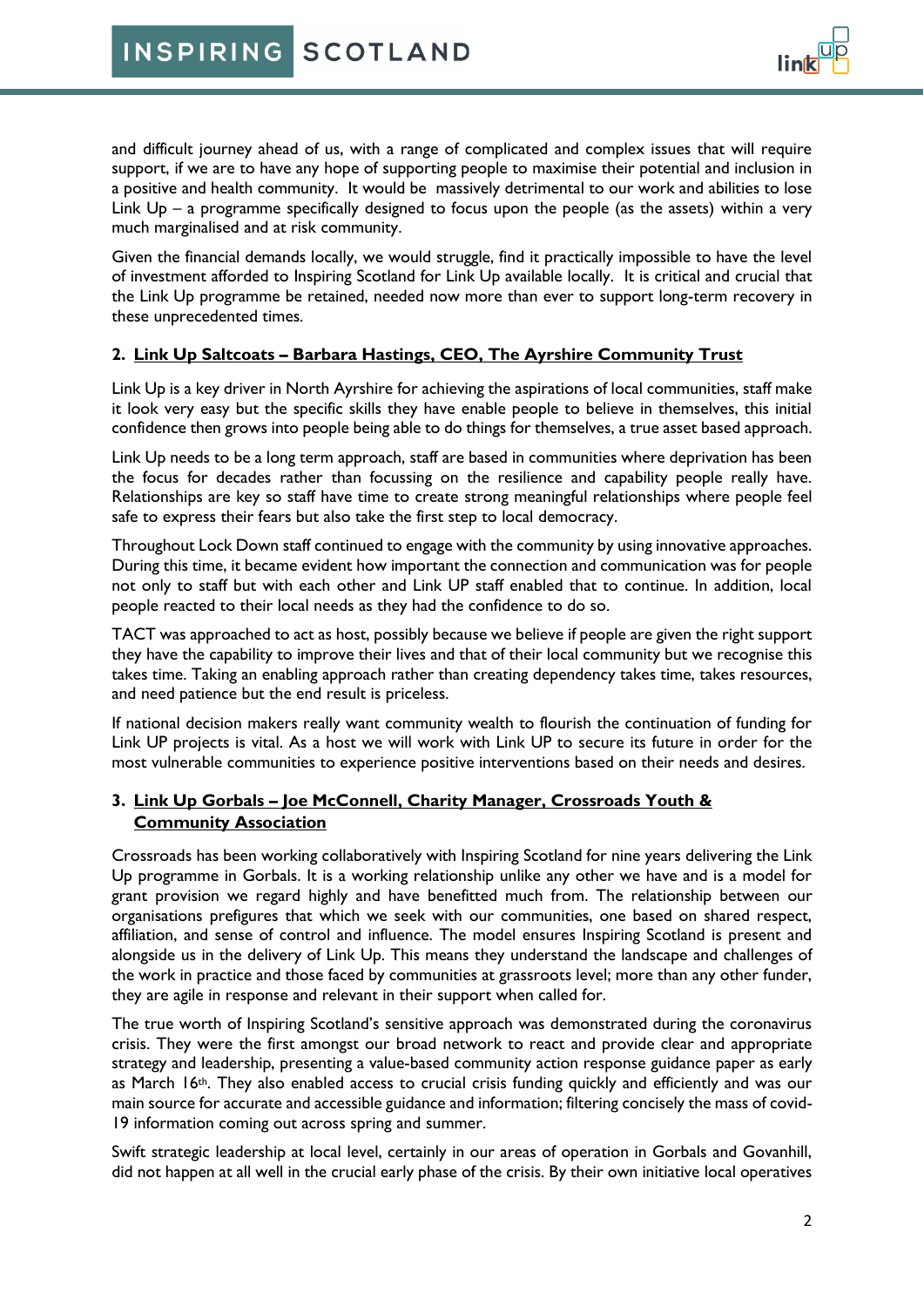of statutory services joined forces with the voluntary sector organisations to quickly form planned responses. In both Gorbals and Govanhill we adopted, and adapted to the local context, Inspiring Scotland's strategy paper and shared with partners. It provided order and structure in what could have been a chaotic situation. As a manager and active local partnership collaborator I relied heavily on this strategic response plan and subsequent support supplied by Inspiring Scotland; combined it formed the basis for Crossroads' own and our input to the area wide crisis work over the following months.

At crisis point Inspiring Scotland's leadership and support was invaluable. Successively, as the months of crisis and lockdown continued to evolve the Link Up worker's uniquely human approach (operating without 'agenda', taking time to understand the lives of people, their strengths, motivations and aspirations) proved equally vital when addressing the crisis of confidence, anxieties, isolation which developed as time went on. The efficacy of pre-crisis Link Up work was also underscored in the agency displayed by group members in their own response to the crisis. They responded to many of the emerging needs themselves or, if required, were clear about how we could best support them. Group members called each other regularly, delivered essential items to each other, connected with neighbours who were needing support, and when they were able to, met up, enjoyed a laugh and had picnics together. The strong bonds that were already formed by participating in Link Up meant that during the crisis many folks have had a social, emotional, and practical life-line.

Moving forward into recovery and renewal we must acknowledge the unequal affects the crisis has had on our communities and focus on work that seeks to redress this. The poor, the excluded, the disenfranchised and those with the poorest of health have been disproportionally affected during the pandemic. Where a community is marginalised and dispirited a wellbeing approach, such as Link Up's, to community building is a key response, and in time participants will gain the confidence to address obstacles to their growth.

Link Up seeks through its approach to develop three vital determinates for living well and flourishing: - status (the respect we receive from others), control (influence over the things that affect our lives) and affiliation (sense of belonging) – these are also core determinates of better mental health & wellbeing and for establishing community building from inside communities themselves; key to Scotland renewal and recovery from this crisis. Bringing people together in a community-led project, who have all experienced similar issues, can act as a catalyst for change and can in itself be a pathway to recovery; knowing you are not alone, developing an understanding that there are often structural causes to private issues; and determining with others solutions to shared issues are powerful motivators for action and key steps in individual recovery as well as community development.

Link Up has been closely monitored for the duration of the programme and proven time and again Its effectiveness. The long term investment in Link Up, I believe, will now pay dividends in the recovery and renewal of communities, bringing to bear its focus on individual and collective wellbeing which is going to provide the bedrock for recovery and community development work in the coming months.

# **4. Link Up Leith ('Inspiring Leith') – Alasdair Bennett, CEO, Bethany Christian Trust**

In September 2011 Bethany were appointed host organisation for Inspiring Scotland's "Link Up". Inspiring Leith started in January 2012 with many 'link' activities having come to fruition since then with a significant number of people taking part in activities throughout the course of a week every month. Since February 2015 the project has employed a second worker to cope with the increased number of people being worked with and the scale of the activities taking place. In recent years, two of the activity groups, Leith Community Archers and Leith Community cinema have become selfconstituted and independent of Link Up, continuing to be run by local people for local people. This attests to the sustainable way Inspiring Leith sparks community change, builds the capacity of local people and empowers groups to grow independently when appropriate.

Link Up has had an enormous impact on how Bethany prevent homelessness across Scotland. The Asset based approach helps to connect local people and strengthen community ties. This is at the heart of strengthening safety nets for people in communities known for deprivation where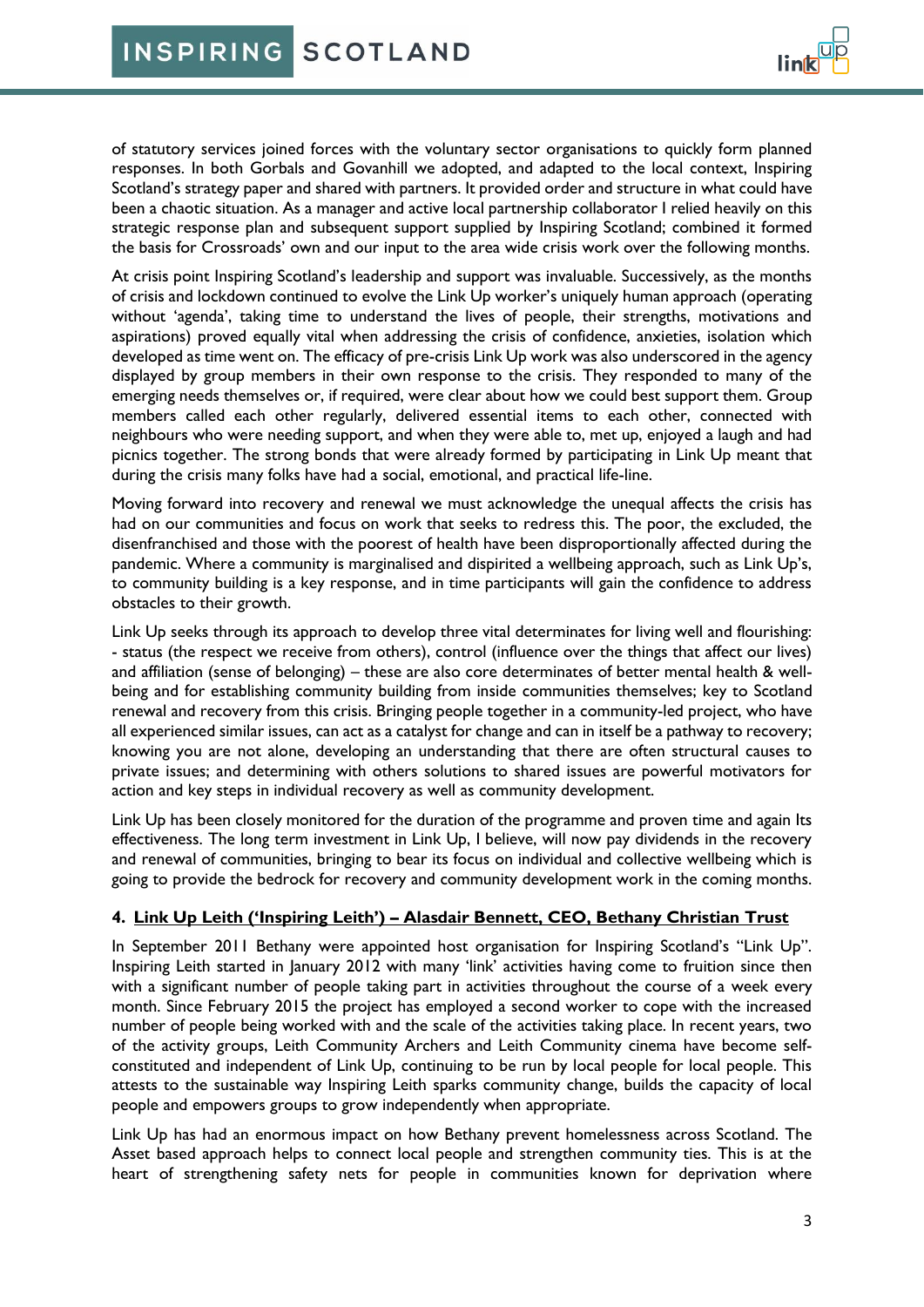homelessness is more likely to occur. By being asset based and rooted in people's strengths, people's confidence, self-esteem and skills are brought to the forefront and given the opportunity to flourish. Since 2012 Bethany have seen how effective the benefits of such an asset based approach is. The model of Link Up has influenced Bethany's existing approach in new locations across Scotland in Torry, Menzieshill, Gorebridge, Moredun, Leith and the Calders as well as Glasgow's Tollcross, Possilpark and St George's Cross.

When Covid restrictions were implemented in March 2020 Bethany's Link Up workers were already in community with links to 100 households both within Leith and neighbouring areas. By already being immersed within the local community, the workers were visible and able to hear very clearly, what the needs were of the people living in the area. They were privileged to be able to both observe and respond week on week to how the pandemic and restrictions were affecting the lives of not just the people they already worked with but their neighbours and extended family too. As Inspiring Leith had been part of community efforts for over 8 years, they had ties and partnerships with organisations in the vicinity including foodbanks and local support groups and associations. By being in the heart of community where it mattered most form one day to the next the Link Up workers were on hand to give advice where needed and logistically meet the needs presented to them. Due to their local knowledge, in March 2020, the workers already had a strong understanding of where those most likely to be impacted lived and they knew them by name, making the response both fast and effective.

When restrictions eased and in line with government guidance, Inspiring Leith were able to bring people together once again. The flexibility of the project led to a blended approach using both face to face, digital and phone contact. This enabling the project to support individual community members and groups in a way that reflected community members comfort levels and needs. This involved using ZOOM to host the craft group and trialling an online discussion group with some participants. The weekly stall at Cables Wynd was busy with families taking part in gardening and children painting stones to decorate the community space. Through Link Up's contact to pro bono supporters a psychotherapist was able to be on hand to both support staff and Leith residents directly.

Since the easing of restrictions, Inspiring Leith's focus has been on adapting to the changing context in the community. This has involved reorienting their work, from meeting the immediate emotional and physical needs of the people they work with back towards the asset-based way of working. This has involved bringing people together face to face in line with government guidance. Gardening, upcycling, craft and walking groups have begun to meet in cafés and outside spaces. These meetings have provided the opportunity for people to meet together and see each other for the first time in months and have been a great source of hope for those who have attended and acted as a sign that community is still possible in these difficult times. Our commitment to that community has led to new relationships and because of these; the team are looking forward to some new initiatives in 2021.

Inspiring Leith are on the ground and ingrained within local community. They are known for coming alongside people, meeting them where they are at and moving with people at their pace. This achieves lasting impact and meaningful change for the good of community. It also leads to personal transformation for those who participate in existing Link Up activities as well as those working to develop new ones. Everyone is welcomed from every walk of life. Renewed funding for Link Up is an investment for today, tomorrow and generations to come. To truly see lives transformed, homelessness ended, recovery from addiction and people's wellbeing and health enhanced the focus needs to be on our local communities and by working with people to see their desires and vision for their communities supported with the initiatives they desire. The answers to transforming our communities lay with the people in those communities who work with Link Up who remain visible at the grassroots on the doorsteps of local people working with them to innovate and initiate meaningful activities that will pay dividends for generations to come.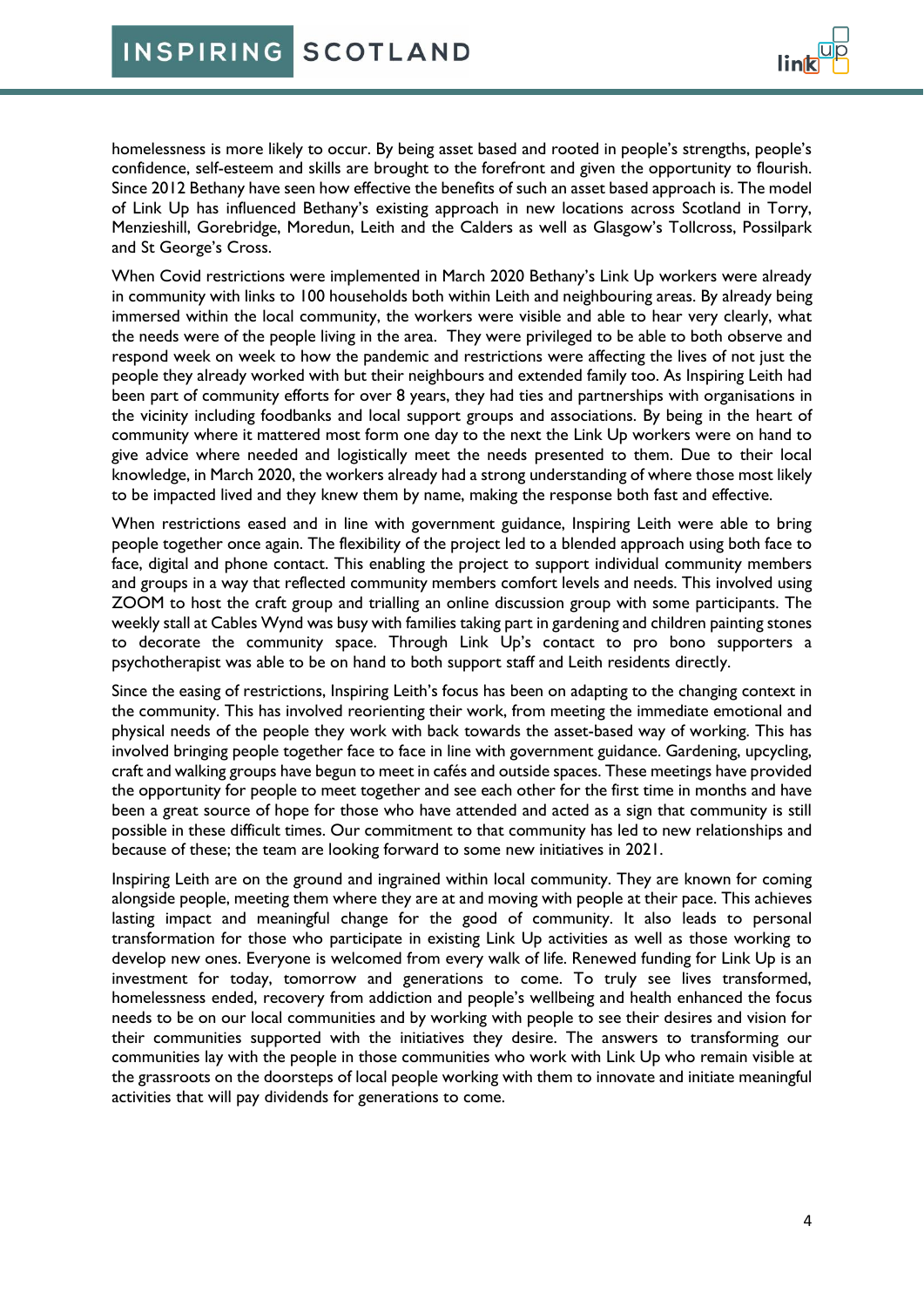#### **5. Link Up Muirhouse – Kate Wimpress, Director, North Edinburgh Arts**

I am writing in support of the Link Up programme, the hosting of which has had a marked and positive effect on the work of North Edinburgh Arts, and for the communities we serve. The impact of the programme, and the centrality of it to NEA, has been amplified greatly by our Covid-19 response.

As you are aware North Edinburgh Arts offers local residents a place to relax, explore, learn, meet, share, volunteer and have fun in. In the year running to the start of the pandemic 40,000 visits were made to the venue that 'floats like a bright bubble behind the Muirhouse shopping centre' (STV Local). NEA sits in the heart of the Muirhouse community, which ranks in the bottom 5% of the Scottish Index of Multiple Deprivation, and is ranked as one of the most deprived wards in the city [\(www.simd.org.2020\)](http://www.simd.org.2020/).

In early April 2020 NEA was able to repurpose and maximise the resources to hand, i.e. staff and building, to address the immediate needs of vulnerable and isolating community members. Funds were raised to deliver our own programme of work and assist the Covid-19 emergency work across North Edinburgh. The Link Up team were instrumental in a) maintaining connections with those community members most in need, approx. 150 individuals, and b) using local intelligence to ensure resources flowed when and where they would be most effective.

NEA was part of a network of local charities and organisations that coordinated food provision and support to local individuals and families; redirecting our resources to supply thousands of free meals to people in the area. Again the Link Up team led on this for NEA, and in response to the clear need for affordable and nutritious food by the community, NEA became the second organisation in Scotland to join the Your Local Pantry network [\(https://www.yourlocalpantry.co.uk/\)](https://www.yourlocalpantry.co.uk/) run by the Link Up team and local volunteers.

The Link Up team have been able to maximize the resources and assets NEA has for our community, with this 'joining of the dots' having been fundamental to the success and robustness of our community response during and beyond the lockdown. It is essential to maintain community confidence that the Link Up programme is sustained within our organisation, and others across the country. The underpinning and stabilising of this programme, and the work it carries out, is vitally important to our residents and the recovery and renewal of this community in the post-COVID period.

# **6. Link Up Craigmillar – Mark Hoolahan, CEO, Thistle Foundation**

Thistle Foundation has partnered with the Link Up Programme and hosted a Link Up Worker since 2016. This partnership followed the opening of Thistle's new Centre of Wellbeing in Craigmillar Edinburgh: an accessible, welcoming and friendly community space for people that are supported by Thistle, local residents and the wider community. The Centre is a fundamental foundation for Thistle to sustain its support to the local community as it has done since the early 1940s. The building hosts a range of health and wellbeing activities including: 1:1 support; group-based Lifestyle management courses, a small inclusive community gym on site; and we hold classes and a range of social and activitybased groups.

Through our partnership with Link Up, Thistle has been able to reach out from beyond our building right into the heart of the Craigmillar community to connect people and facilitate group based supports across the community. While the initial phase of the project provided an opportunity to use the centre as a convenient accessible space, the focus has now firmly shifted emphasis toward identifying other gathering spaces and places within the local community.

The Link Up Programme has proven invaluable to Thistle during the coronavirus pandemic. As we at Thistle have navigated the complexities associated with continuing to provide support for people who have been most negatively impacted by coronavirus and other long term health conditions, Link Up staff, as our strategic partners, have shared their experience of working with others across the country to help us ensure that access to support including face to face support is being remobilised as far as possible. This has and is helping us to be confident that our decision making is safe and in line with